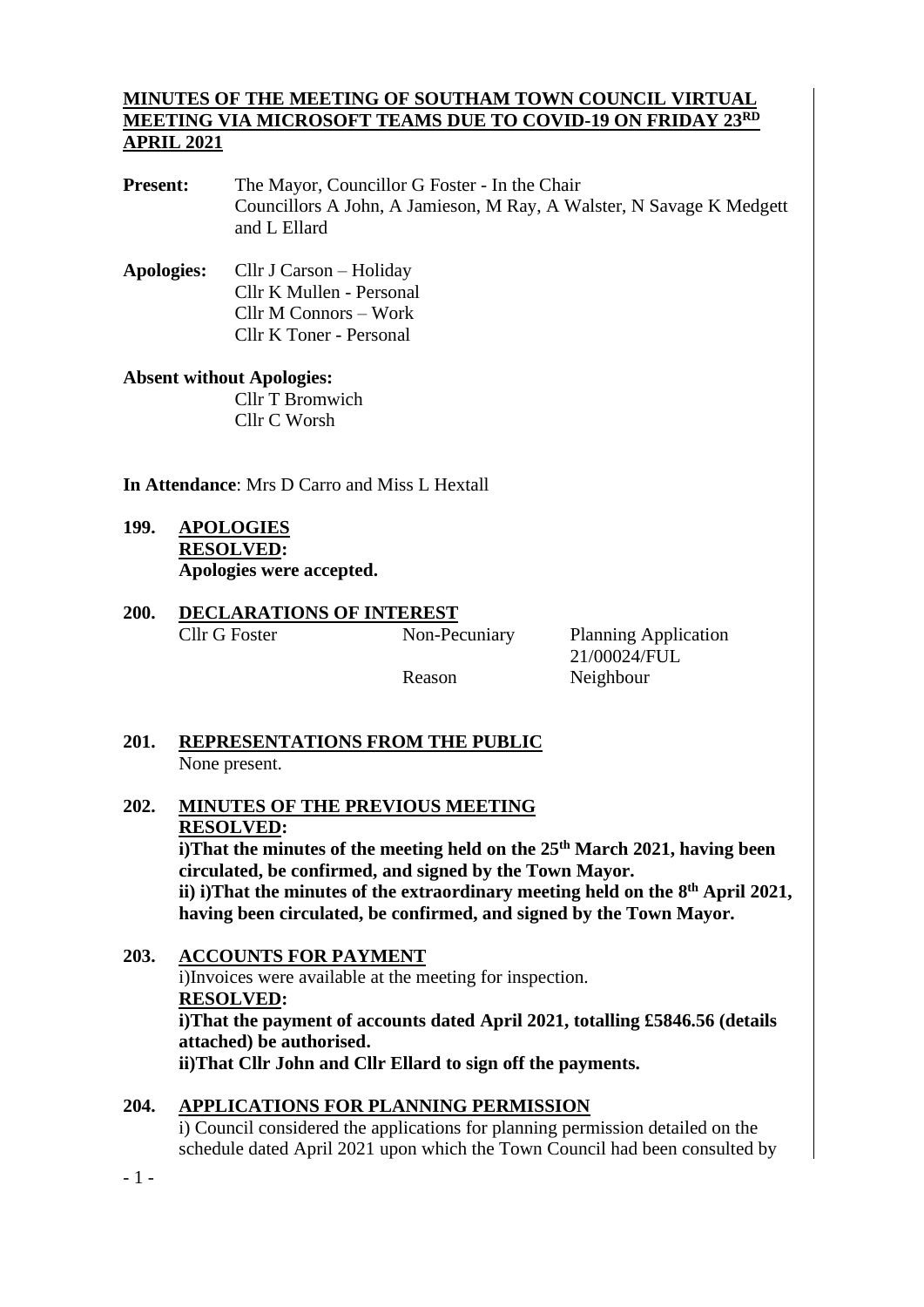Stratford District Council. (details attached).

iii)Planning Application decisions. **None to consider.** iv) Planning Committee Meeting Dates **Noted**

## **205. TOWN CLERK'S REPORT**

- **205.1 REPRESENTATIONS FROM THE PUBLIC** None in attendance
- **205.2 QUARTERLY BUDGET REVIEW AND RESERVES STATEMENT** Members were advised of the current situation.
- **205.3 SOUTHAM LUNCHEON CLUB RESOLVED: That the Town Council continue to support the luncheon club**
- **205.4 SDC INFRASTRUCTURE PROJECTS Noted**
- **205.5 RURAL MARKET TOWN GROUP RESOLVED: To join for the free trial period and review when that period comes to an end.**
- **205.6 NABMA MEMBERSHIP ( MARKET SUPPORT ORGANISATION) RESOLVED: Not to review membership**
- **205.7 COUNCIL MEETING DATES Noted**
- **206. CORRESPONDENCE** None to consider.

#### **207. WORKING PARTY REPORTS (including representative reports from Outside Bodies) 207.1 ENV WORKING PARTY MINUTES – 11TH MARCH 2021.**

# **Item 1 – Severn Trent Permission**

Members considered correspondence from Severn Trent seeking permission from the Town Council to install flow monitors, to monitor sewerage capacity in the River Stowe. In order to do this, they need access to the manhole's situated in the Park Lane Recreation Ground

#### **RESOLVED:**

**To respond to Severn Trent advising that permission is given.**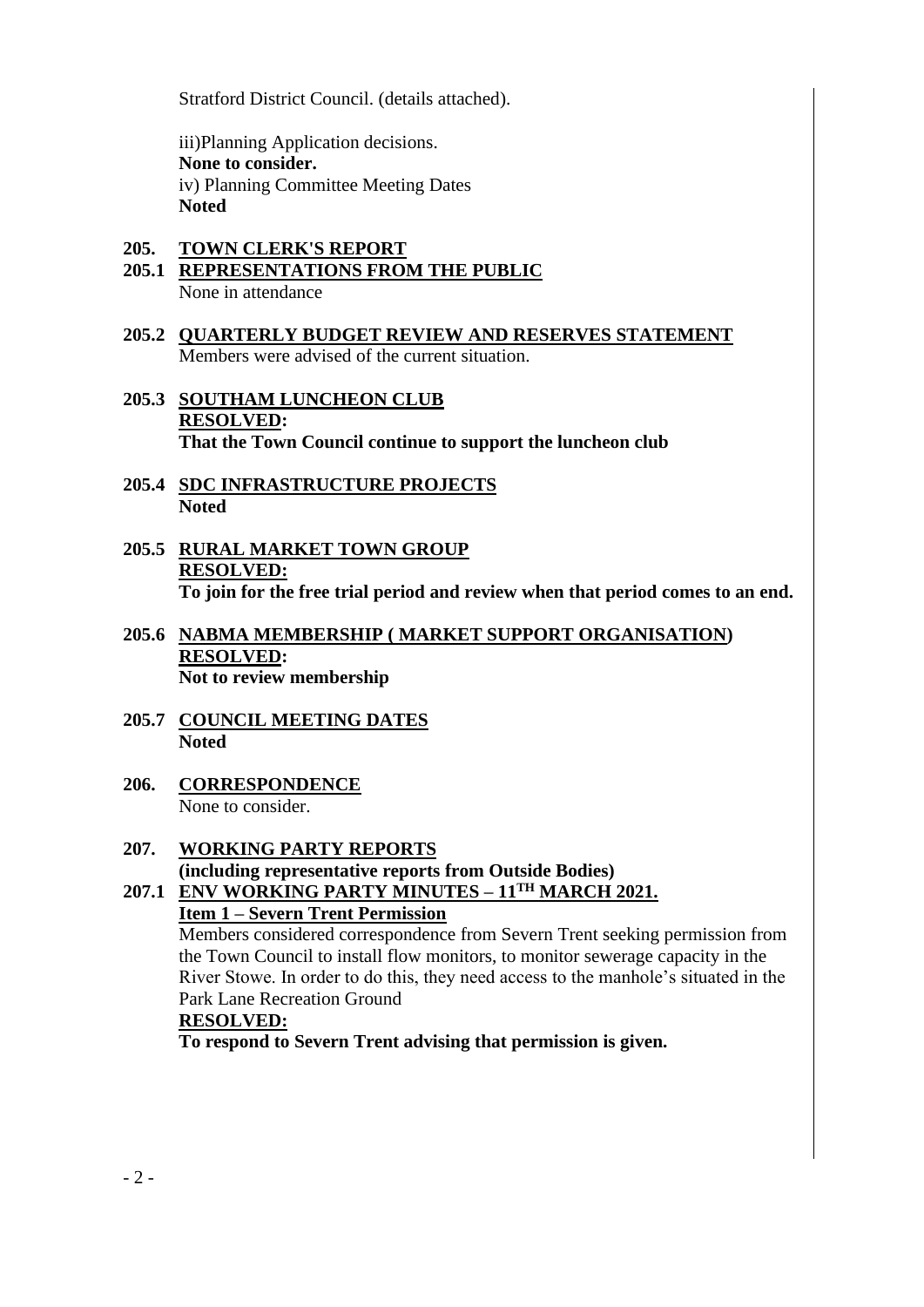#### **Item 2 – Cllr Mullen correspondence**

Members considered correspondence from Cllr Mullen regarding traffic issues, parking and congestion along Welsh Road West and the lack of playing field facilities for older children**.**

#### **RESOLVED:**

**i)To write to Southam College (cc Director of Education) asking them to review their coach and traffic management, expressing concerns of the high level of congestion, inappropriate parking and coaches waiting on Welsh Road West at 2.30pm waiting to be let in on site. That these issues need to be taken seriously otherwise the Town Council will find it difficult to support the fourth-coming planning application regarding the new build.**

**ii)To ask Southam College to write to parents reminding of their responsibilities to park sensibly and that children can be dropped off and picked up in the centre of town safely.** 

**iii)To push WCC to carry out the infrastructure review of Welsh Road West as discussed at the meeting in October 2020.** 

## **Item 3 – Deputy Clerk /Communications Officer Recruitment Update**

Cllr John gave members an update on the situation.

#### **Item 4 – Future Meetings**

#### **RESOLVED:**

**i)That in line with government legislation council meetings on and after the 27th May 2021 will take place, face to face at The Grange Hall.**

**ii)That ENV Working Party Meetings will continue to take place virtually and will be reviewed.** 

#### **Item 5 – Frontline Workers Day – 5 th July 2021 RESOLVED:**

**i)That the Town Council fully support the event and will purchase a flag at a cost of £35.**

**ii)That the Town Council will encourage residents to celebrate the event. iii)To advise Stratford Town Council that Southam will be participating. iv)That the Town Council will register their participation on the .org website.**

**Item 6 – Representations to Outside Bodies Members reviewed the appointments.**

**RESOLVED:**

**i)That Cllr Medgett and Cllr Jamieson join the Emergency Planning Committee and that a meeting takes place with the committee to review the Emergency Plan before it is distributed.**

**ii)That the Play Area Development group is combined with the Youth Matters Group**

**iii)Cllr John and Cllr Medgett join the New Community Hall group**

**iv)Cllr Savage is a representative for the Community Forum.**

**v)That Cllr Savage joins the Dementia Friendly Group**

**vi)That Cllr Medgett joins the Flood Risk Management Group**

**vii)That Cllr Medgett joins the Rights of Way Volunteering Group**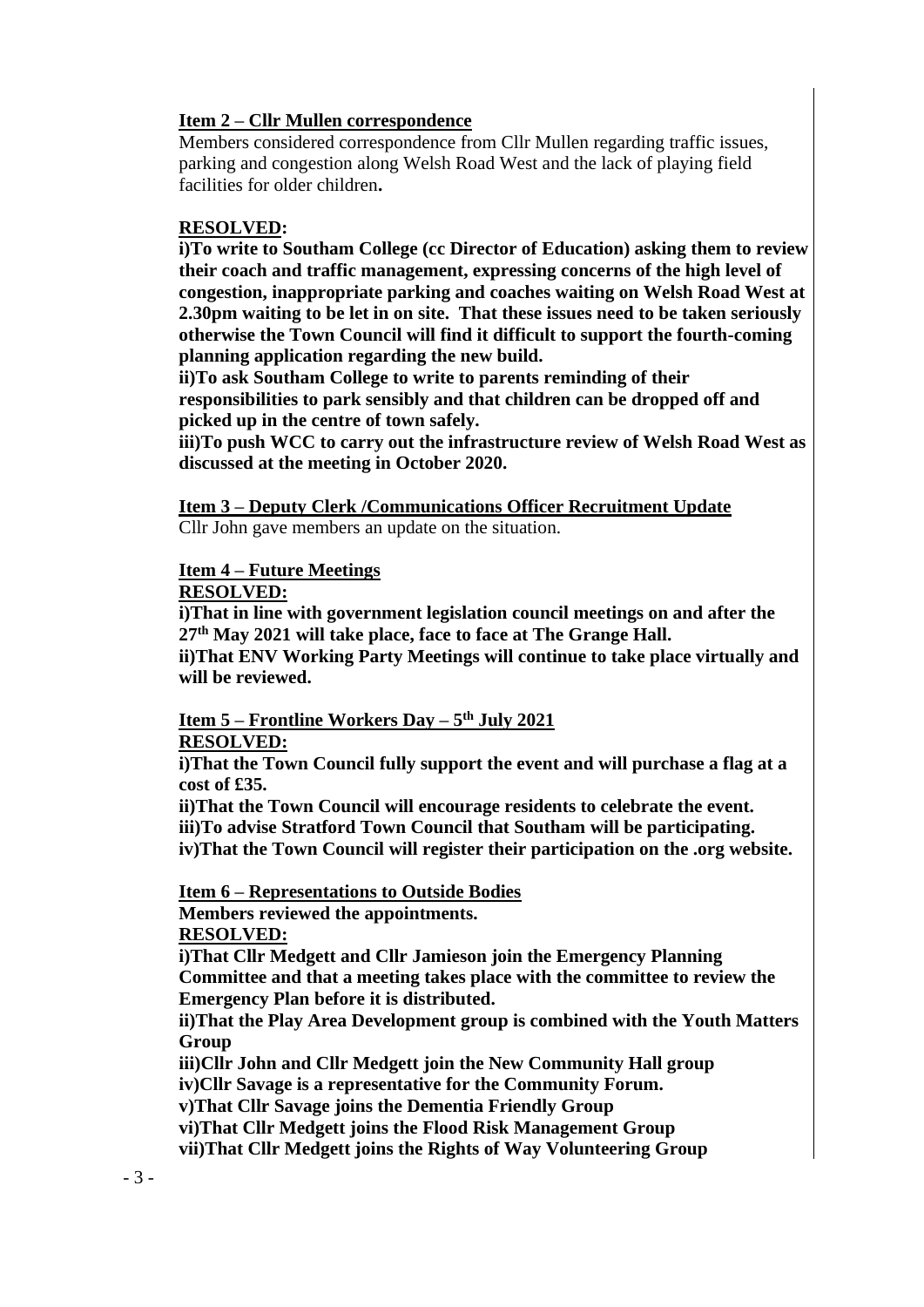#### **viii)That Cllr Mullen is on the Youth Matters Group**

#### **Item 7 – Government Consultation on remote meetings RESOLVED:**

**i)That the council will respond as a body based on Cllr Foster's suggested responses.**

**ii)That Councillors can also respond individually.**

#### **Item 8 – Planning Applications**

21/00641/FULMrs Kathryn FairhurstThe Abbey, Warwick Road, Southam, CV47 0HN

Single-storey link extension, upgrade of insulation to existing external brick wall and demolish the boiler room external wall, partition wall and bike store external wall. Install new Crittal-style pop-out windows and patio doors to garden elevation and full height windows and timber boarding to courtyard elevation**.**

#### **RESOLVED:**

**That the Town Council objects to this application, this building is a very important listed building in Southam, and the proposed design is not in keeping with the listing.** 

#### 21/00642/LBC Mrs Kathryn Fairhurst

The Abbey, Warwick Road, Southam, CV47 0HN Single-storey link extension, upgrade of insulation to existing external brick wall and demolish the boiler room external wall, partition wall and bike store external wall. Install new Crittal-style pop-out windows and patio doors to garden elevation and full height windows and timber boarding to courtyard elevation**.**

#### **RESOLVED:**

**That the Town Council objects to this application, this building is a very important listed building in Southam, and the proposed design is not in keeping with the listing.**

21/00786/FULMr Dan Smyth Humphriss 1 Kestrel Row, Southam, CV47 2UB Front single storey extension to accommodate utility room. **RESOLVED: No representations**

21/00743/FULMs S Heelam 97 Stowe Drive, Southam, CV47 1NP Extension to front porch **RESOLVED: No representations**

21/00387/FULMr Tom Whyte Insight House, 2 Marston Croft, Southam, CV47 1PX Proposed single storey rear extension. **RESOLVED: No representations**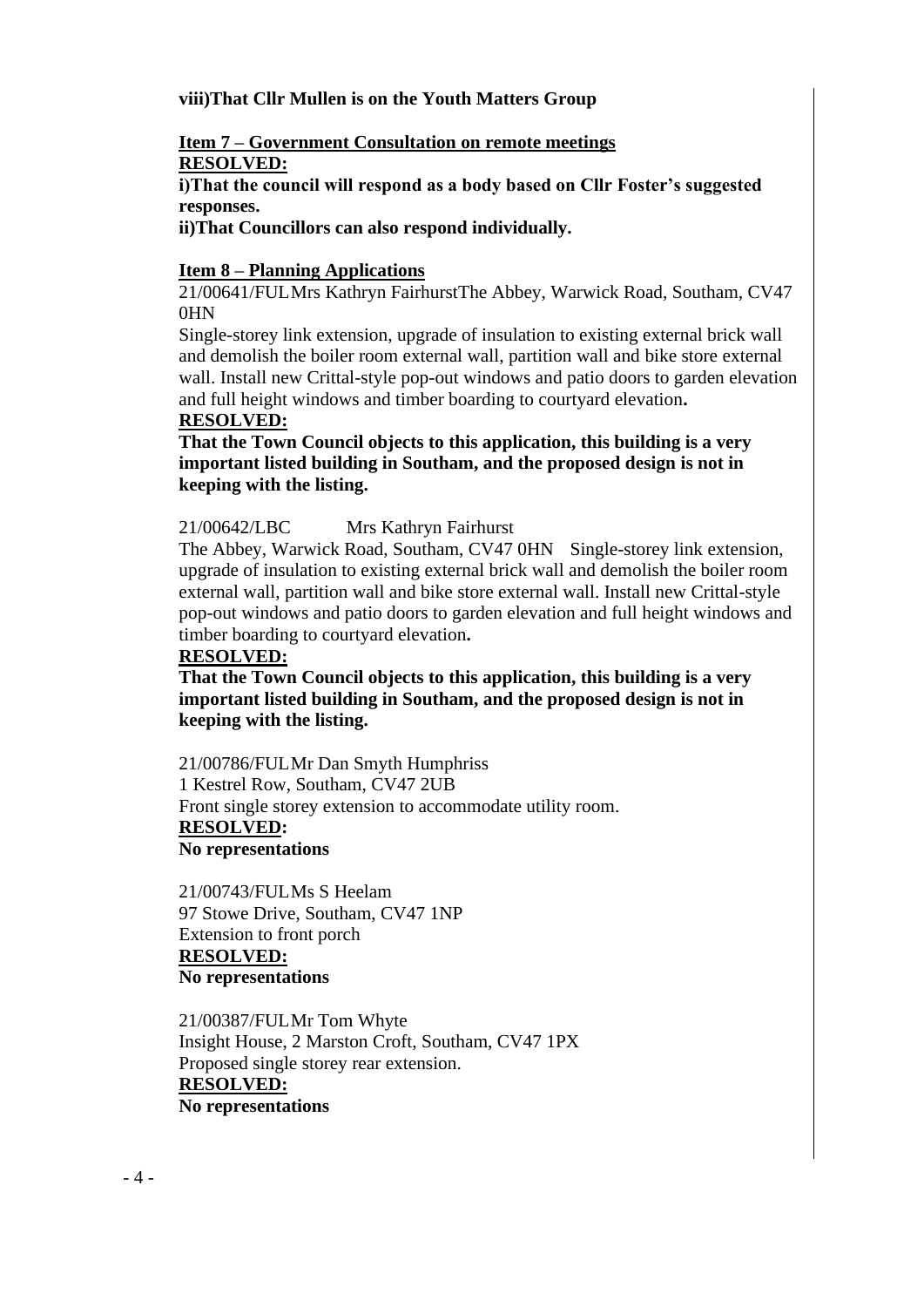#### **207.2 NEIGHBOURHOOD PLAN**

Members were advised that there is an issue with the banner that requires planning permission.

#### **207.3 NEW WEBSITE**

Members were advised that the website is progressing nicely.

#### **207.4 CHRISTMAS LIGHTS ASSOICATION**

Members were advised that CJ Events Warwickshire Ltd have provisionally confirmed that they will support the event.

#### **208. INFORMATION FROM COUNTY & DISTRICT COUNCILLORS**

Cllr Crump advised the following:

- The streetlights have been replaced outside the co-op.
- The streetlight in Abbey Close has now been replaced.
- There is a drain problem on the A423 near to Galanos House which will be repaired in the first week in May.
- Pressure on HS2 is ramping up, but not in a position to give any more information at this time.
- Issues regarding HS2 24 hr working relate to digging and vehicle movements.
- Having an infrastructure meeting with John Careford
- The Southam Warwickshire Local Plan is progressing
- There is a new LGA Code of Conduct

#### **209. EXCLUSION OF THE PUBLIC FROM THE MEETING**

#### It was moved and

**RESOLVED: that pursuant to Section 1(2) of the Public Bodies (Admission to Meetings) Act 1960 the public be excluded from the meeting because publicity would be prejudicial to the public interest by reason of the confidential nature of the business to be transacted**

## **210. STAFF SALARIES AND PAYMENT FOR SERVICES RESOLVED:**

**To authorise the payment of staff salaries dated April 2021.**

#### **211. SDC THE GRANGE AND THE GRANGE HALL RESOLVED:**

**i)To respond to SDC advising that the Town Council do not find their proposal acceptable and that the council will come back with a counter proposal in due course.**

**ii)That Cllr Foster , Cllr Walster , Cllr Medgett and the Town Clerk will meet to put together a counter proposal, including a spread sheet of all the expenditure required at the hall.**

**Meeting closed: 8.25pm**